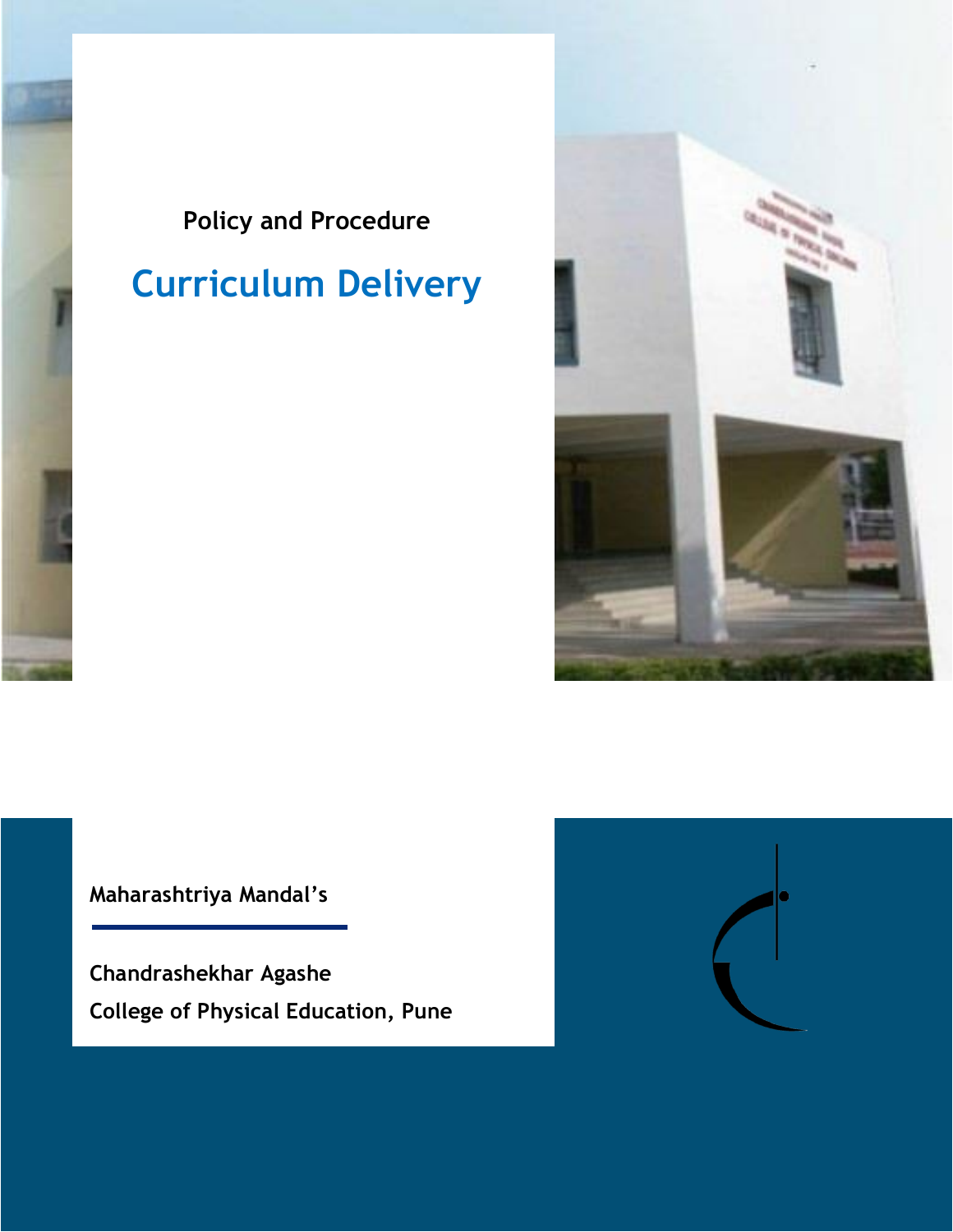

### **CONTENTS**

- **1.** Introduction
- **2.** Policy Statement
- **3.** Procedures
	- 3.1 Planning
	- 3.2 Presentations
	- 3.3 Implementation
		- 3.3.1 Teaching Methods
		- 3.3.2 Practice Teaching
		- 3.3.3 Ground Activities
		- 3.3.4 Co-curricular Activities
		- 3.3.5 Assessment and Evaluation
		- 3.3.6 Monitoring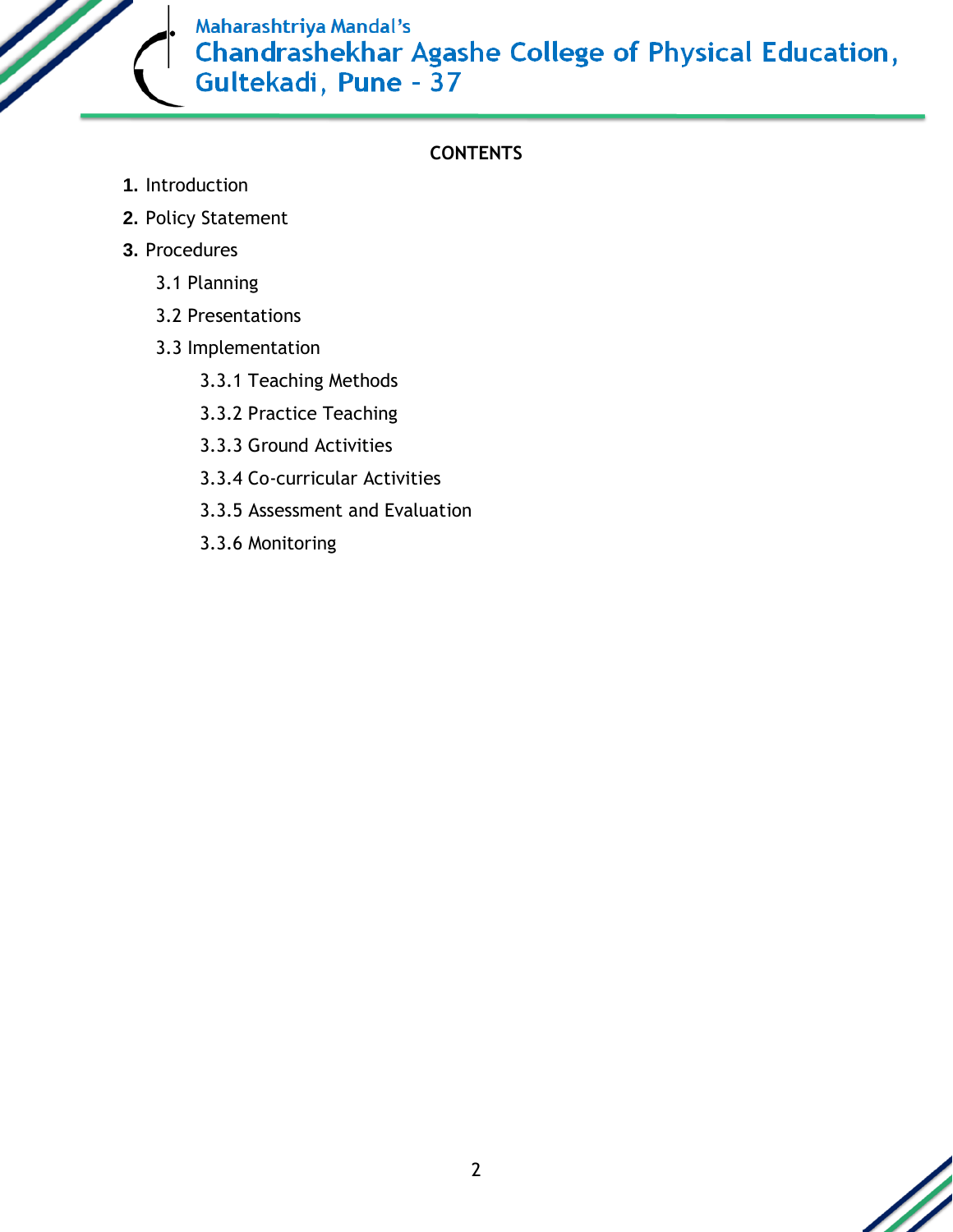

#### **1. Introduction**

Chandrashekhar Agashe College of Physical Education (CACPE) is affiliated Savitribai Phule Pune University (SPPU), Pune. It follows and implement curriculum designed by SPPU. CACPE has, in the years developed its own strategies and policies for effective delivery of curriculum which includes the combination of instructional practices, learning experiences, and students' performance assessment that are designed to bring out and evaluate the target learning outcomes of a particular course, here Physical Education.

CACPE can proudly say that throughout its existence, its faculty members are actively involved in curriculum design for the SPPU. Faculty members of CACPE have been appointed as members of Boards of Studies in SPPU. Till now the curriculum development and design of Physical Education for SPPU affiliated colleges have been done under the guidance of CACPE. In CACPE, students are offered following course

- a. Bachelor of Physical Education (B.P.Ed)- Two years course
- b. Master's in Physical education (M.P.Ed)- Two years course
- c. M.Phil. in Physical Education
- d. Doctorate in Physical Education

#### **2. Policy statement**

CACPE, Pune is compelled to give its students set of skills and knowledge that the students are expected to achieve by the end of a period of time because it is a measurable standard that keeps students and teachers accountable for their learning. The CACPE teachers contribute to it by actively engaging their students in a learning opportunity based on the appropriate rigorous and relevant curriculum. The college has committed to:

- a. Keep its students at centre place before planning the curriculum delivery strategies.
- b. Make provisions of organised assistance to teaching staff to ensure that the curriculum and the most powerful instructional strategies are delivered at the classroom level.
- c. Enable students to meet curriculum expectations and fulfil their individual potential. This is done through clear, ambiguous, and unbiased advice and guidance by faculty via assessing the skills, knowledge, aspirations, and potential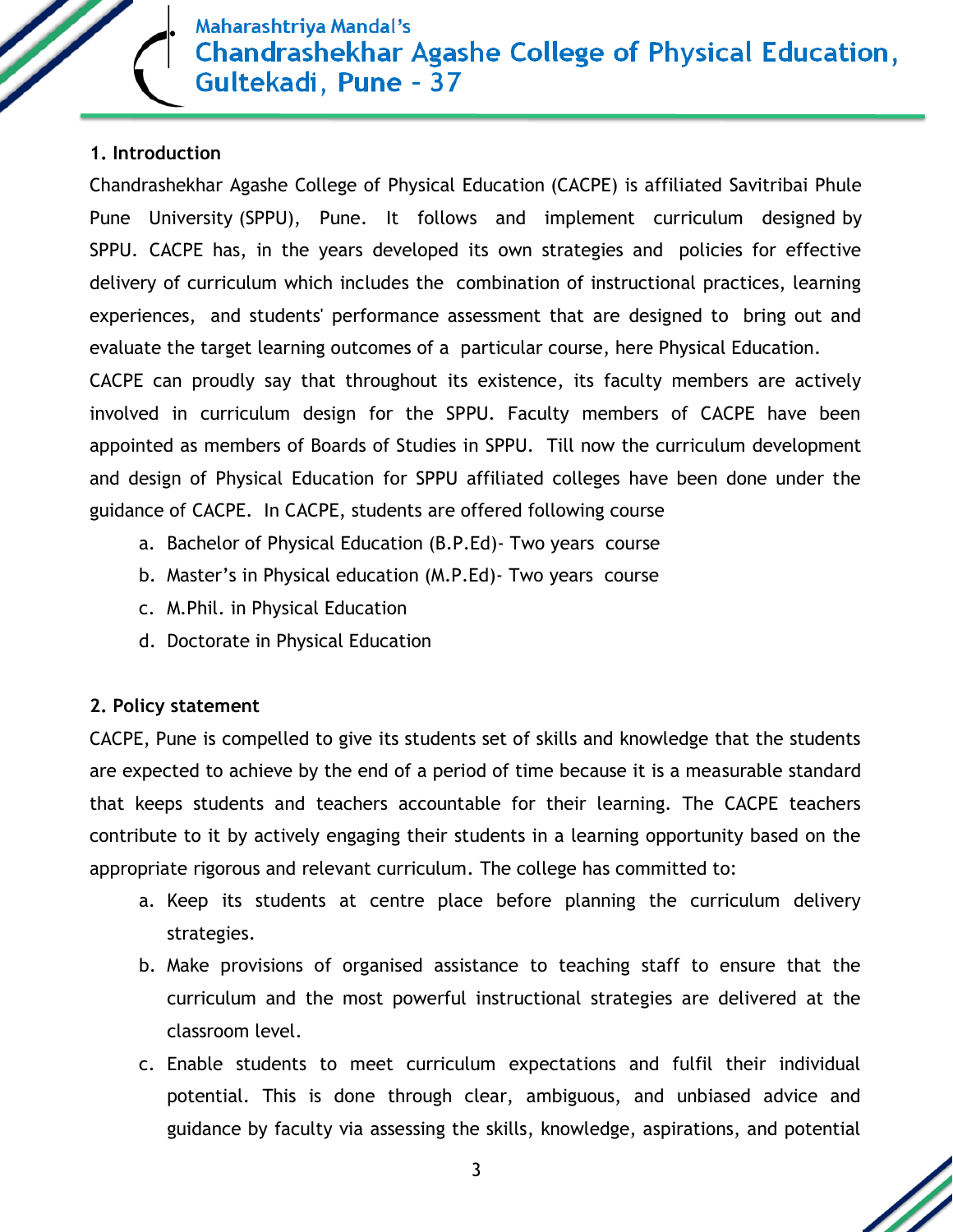

of everyone.

- d. Engage students in different learning strategies so they adapt themselves into the one which suits their abilities.
- e. Draw different assessment strategies which allows teacher to bring best out of students which helps them to understand their own potentials and achieve their goals.
- f. Total number of teaching days available per semester.
- g. Gain confidence of students and stakeholders with transparent and nonbiased assessment tools. Time to time make students aware of their progress.
- h. Induct students into curriculum delivery strategies through yearly planning of course, timetable related to theory lectures, ground practical, practice lessons at schools and assessment time and procedures.
- i. Stay strict to dates timelines mentioned in yearly planning regarding completion of syllabus, practice lessons and assessment of students.
- j. Timely monitor the curriculum delivery process and make required changes if needed.
- k. Acquaint all faculty involved in curriculum delivery process with proper training and workshop regarding new technologies and methodologies evolved in teaching process.
- l. Time to time assessment of teacher involved in teaching process through feedback from learners and other stakeholders.

## **3. Procedures**

Procedures relate to steps followed to achieve curriculum goals and objectives. CACPE follows following steps

## **3.1 Planning**

At the start of academic year, the college time-table committee prepares plan for current year curriculum delivery procedures. Points considered while preparing plan are:

- a. Resources available which include lecture rooms, labs, ground etc.
- b. Weather, as most of the physical activity are conducted on open ground
- c. Ground activity specialization of Faculty members.

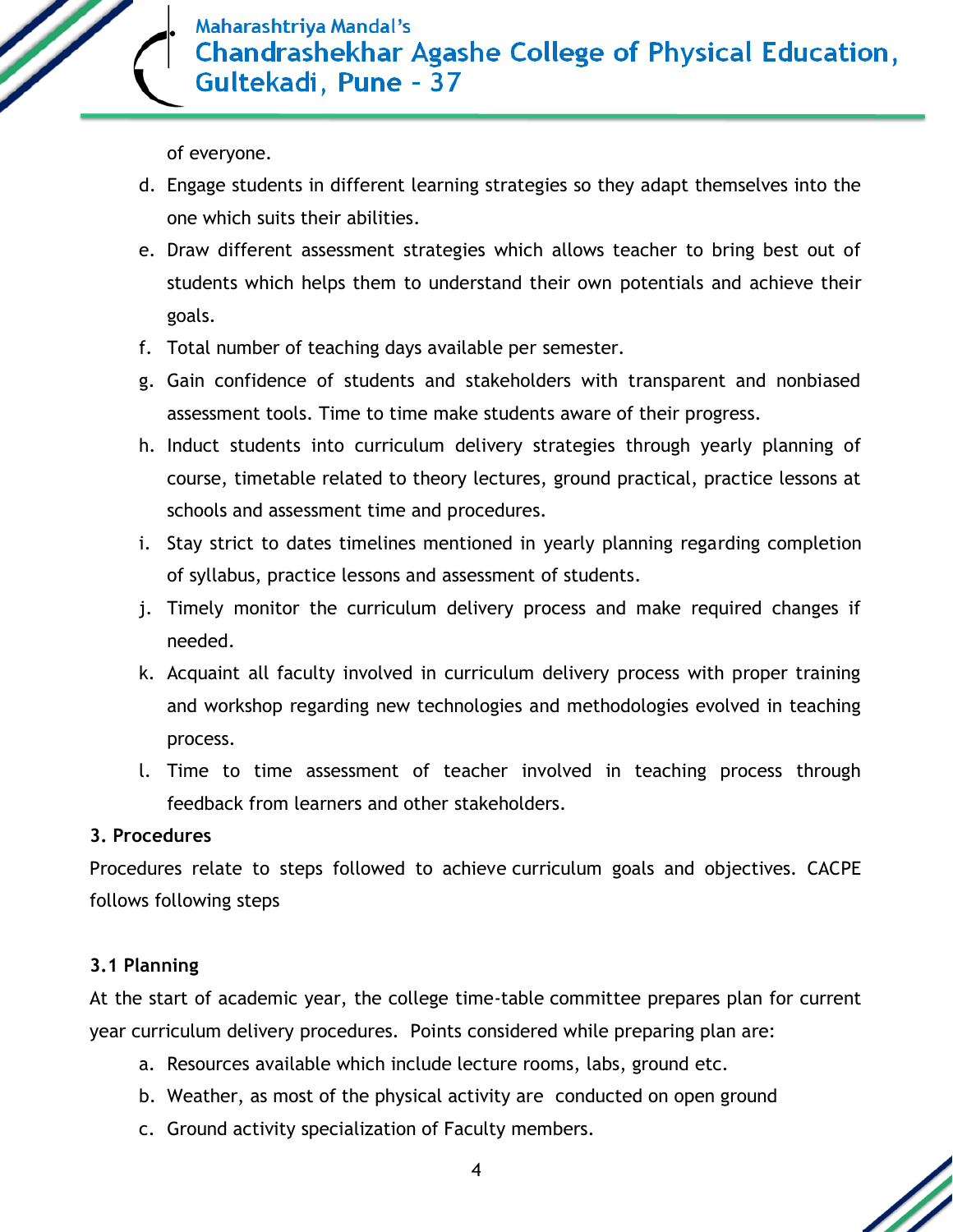

- d. Availability of schools for practice teaching lessons.
- e. Total number of teaching days available per semester.
- f. Time allotment for intramurals, educational trips, camps, workshops, and seminars.
- g. Mother institutional requirements regarding faculties, students, and infrastructure.
- h. Government obligation like Faculty and students involved in Election process, Census, Khelo India etc.
- i. For physical activities physical load on students also physical and mental fatigue.
- j. Time period required for assessment of teaching and learning.
- k. Remedial teaching, reassessment time required. l. Time slot for training and workshop for faculty in relation to new technology and teaching strategies.

#### **3.2 Presentation**

It is the regular process in college to present the yearly planning in front of all the staff to make sure that no aspect related to curriculum delivery is left.

- a. Time-table committee presents the Yearly planning. After discussion with the faculty members and their suggestions, changes are made, and planning is finalised.
- b. After getting acquaint with the year plan, the faculty presents their teaching plan and assessment procedures for theory as well as ground activities in the staff meeting. Necessary inputs are given, and plan is finalized and sent to IQAC coordinator for record.
- c. Various college departments i.e. lesson dept., intramural and extramural dept., camps, and trips dept., etc present their yearly planning which after necessary inputs is finalised and sent to IQAC coordinator for record.
- d. The final year plan is displayed for students on college notice board.

#### **3.3 Implementation**

Achieving aims and objectives of curriculum is heavily dependent on how it is implemented on classroom level. CACPE observes various steps to make sure that SPPU curriculum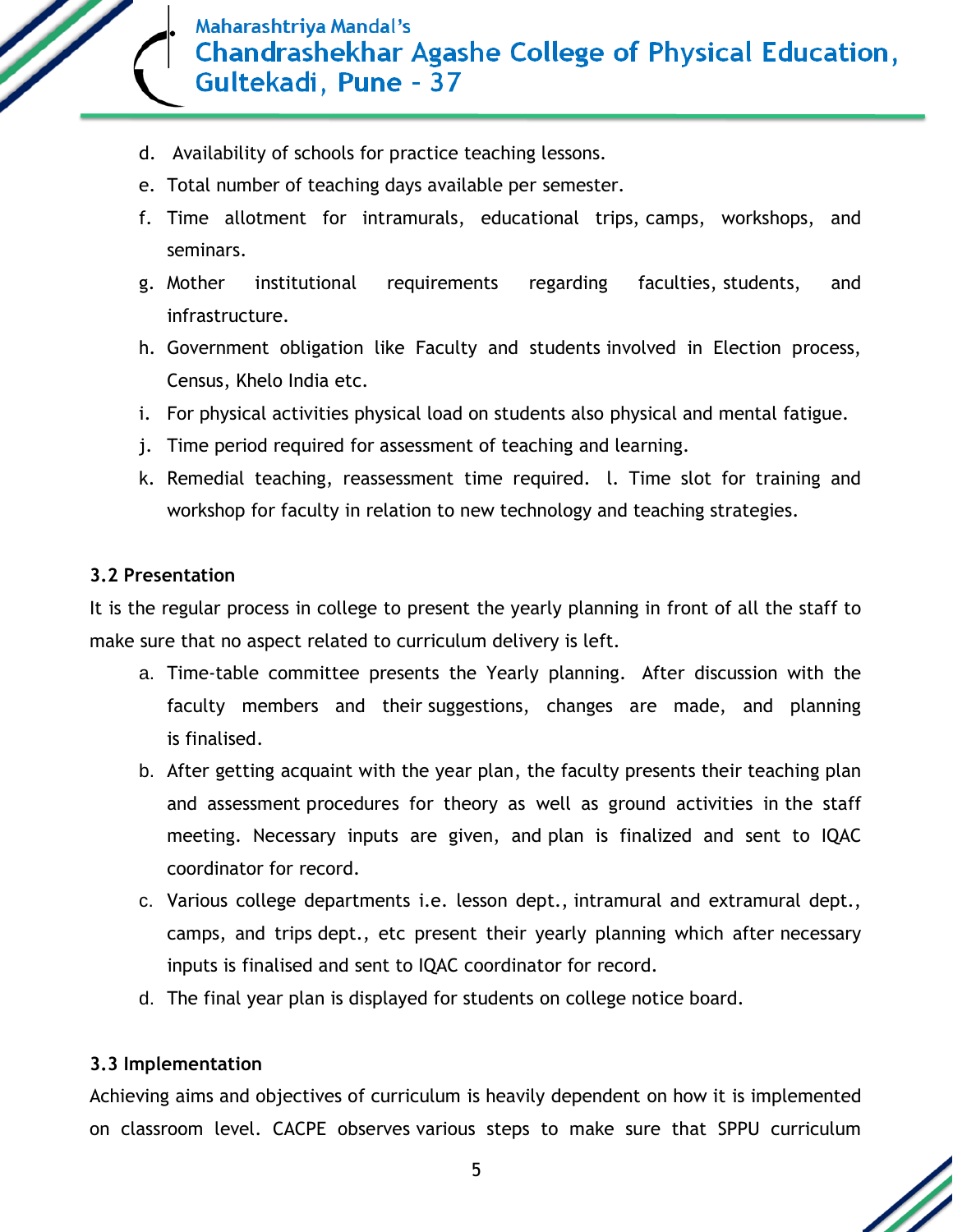related to B.P.Ed and M.P.Ed is effectively implemented, and its aims and objectives are achieved through following aspects

#### **3.3.1 Teaching Methods**

Faculty use different teaching methods to achieve goals of curriculum like

- a. Lecture practices
- b. Group discussions strategies
- c. Thoughtful questions
- d. Reflective responses to learner contributions
- e. Rewarding learner participation
- f. Active learning strategies
- g. Cooperative group assignments
- h. Goals to grades connections
- i. Modelling
- j. Double loop feedback
- k. Climate setting
- l. Fostering learners' self-responsibilities

#### **3.3.2 Practice teaching**

Final product of B.P.Ed and M.P.Ed is a competent Physical Education Teacher who had acquired all the knowledge and experience and who performs his best in given educational situations. CACPE gives him such environment in college through Teaching Practise Sessions.

Initially students go through workshop related to teaching skills and then they are divided into their respective teaching subjects peer groups. The teaching practice lessons start with micro and bridge lesson on this small peer groups. This peer groups are monitored by a faculty member who guides and gives feedback on their practice teaching lessons. After acquiring teaching skills, they practice their teaching in school setting. Here too, they are first guided and then observed while teaching school students. Evaluation and feedback happen in length for these lessons.

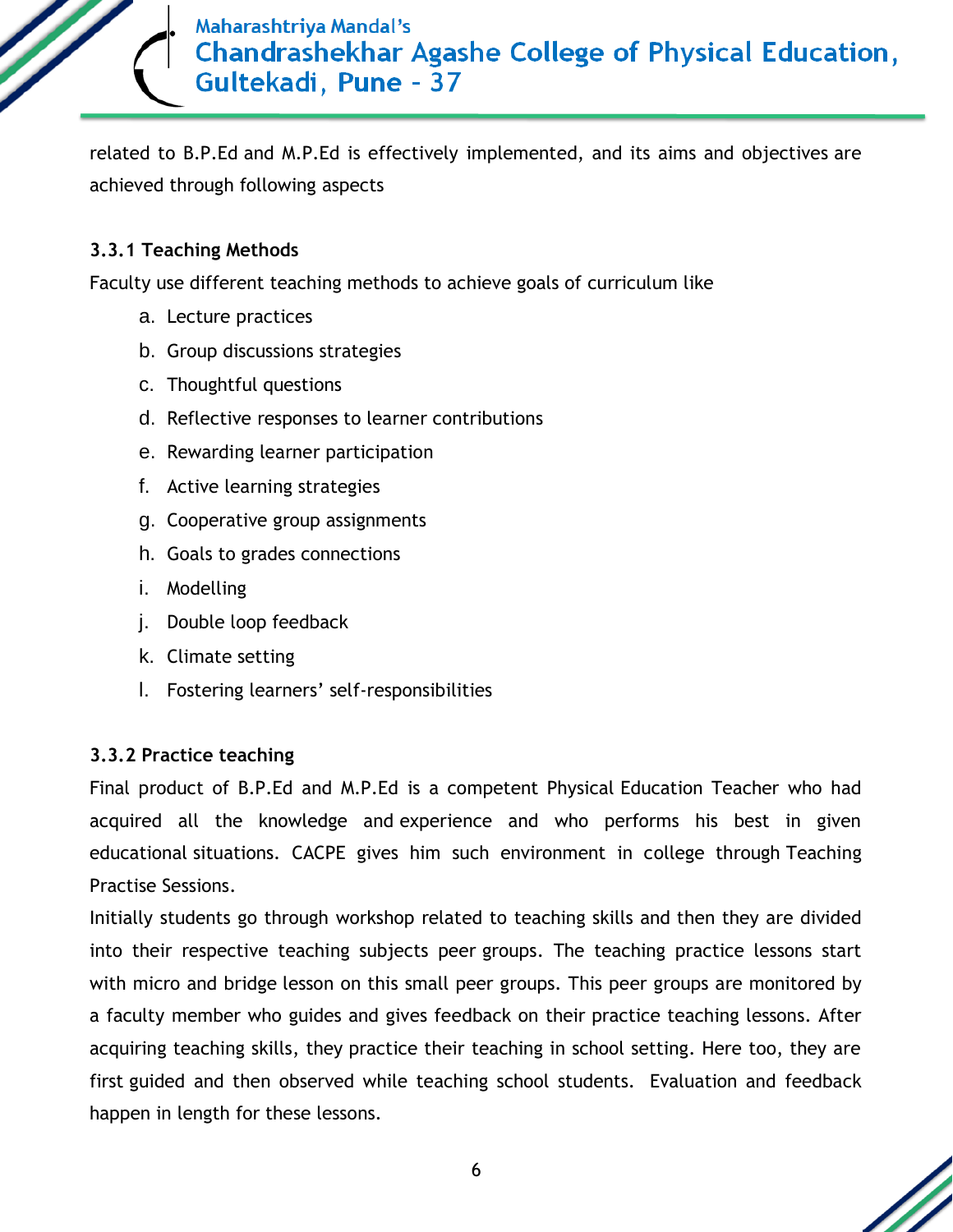Finally, they must undergo 45 days internship programme in schools allotted by the college, where in their performance is judged by the stakeholders.

#### **3.3.3 Ground Activities**

Physical education and sports and games activities are integral part of B.P.Ed and M.P.Ed curriculum. At CACPE, B.P.Ed students learn teaching methodology of Physical Education as well as basics skills of sports and games. They also specialize in coaching of one sport. Master's degree students learn training and coaching lessons in their respective specialization sport in depth.

- a. Separate time-table for ground activity is planned and respective specialized faculty member is assigned for ground activity.
- b. Periods are allotted for every ground activity as per credits given in the curriculum.
- c. Separate assessment and evaluation tools are made for ground activities.
- d. Intramurals and extramural activities learn parallel which add on in learning of students.

#### **3.3.4 Co-curricular Activities**

To develop overall personality of student-teachers of CACPE and achieve academic and curriculum goals, the students were given varied platform through variety of co-curricular activities. These activities are planned, organised, and managed by students under the guidance of faculty members.

Activities like National Day celebrations, Intramurals (cultural and sports), Camps, Trips, Extramural Competitions, Inter-University Competitions, Obstyrace Competition, and activities with social concern are part of college curriculum.

#### **3.3.5. Assessment and evaluation**

Assessment and evaluation are essential to verify if Curriculum aims and objectives are achieved or not. CACPE faculty time to time uses different approaches (Formal and informal) for assessment and evaluation of students learning and own teaching strategies/methods. Following approaches are used